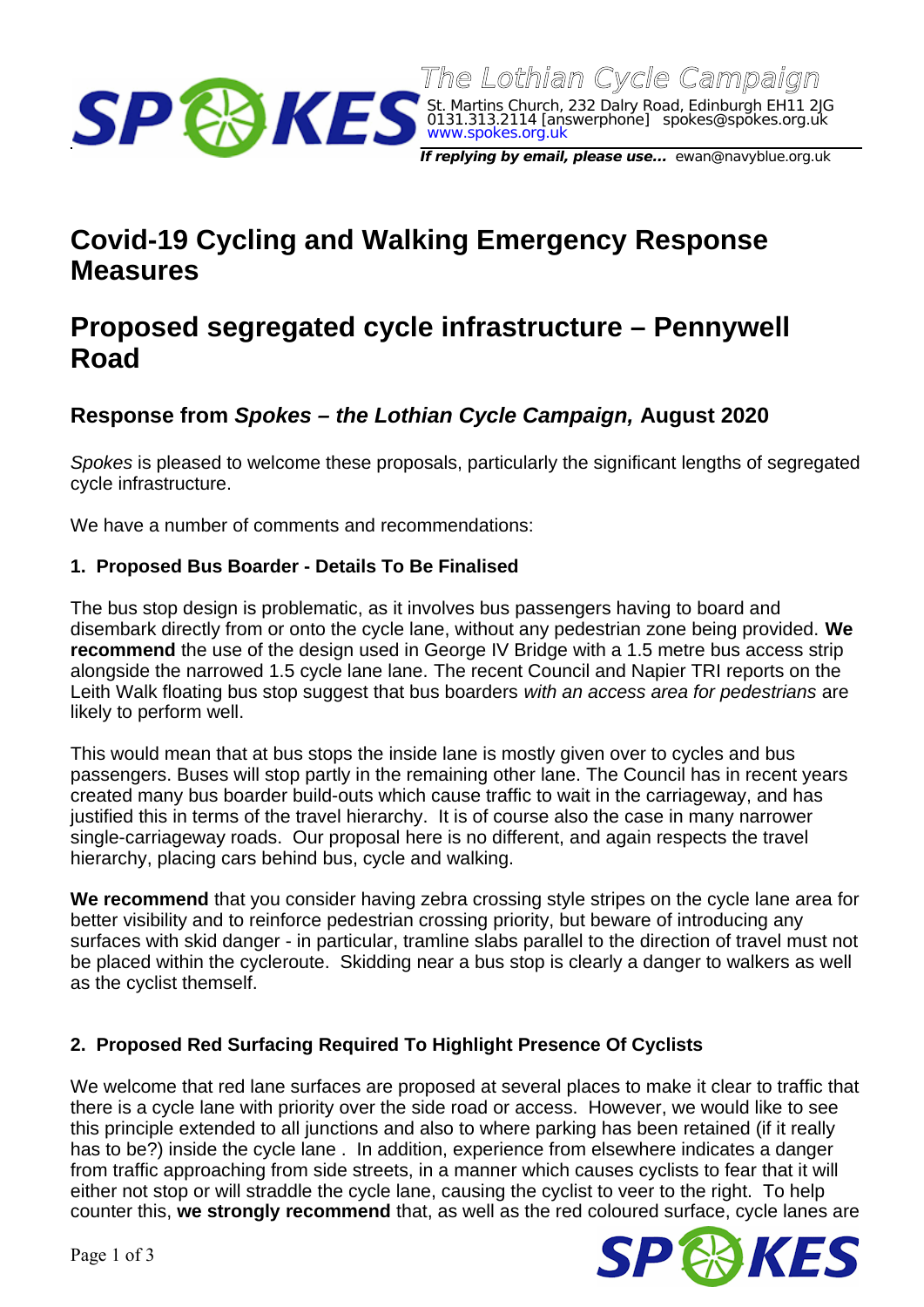widened across junctions to the left, in the direction of travel, to discourage encroachment.

#### **3. Proposed 2.5m Kerb Units At 10m Spacing With Continuous White Line On Same Alignment Throughout**

We welcome the use of these kerb units, but they need to be closer together and have double yellow lines. Unfortunately, a mandatory segregated cycleway that can be legally parked on is not fully segregated and will be parked on. Whereas Pennywell Road has double yellow lines throughout, no such protection exists at Silverhouse Parkway and Muirhouse Parkway. In addition, whereas the kerb unit spacing is mostly at 5 meters at Pennywell Road it is a very wide 10 metres apart on Silverhouse Parkway and Muirhouse Parkway. **We recommend** that it is essential that double yellow lines are included wherever there are segregated cycle lanes and that all 10 metre kerb unit spacing is reduced to 5 metre.

#### **4. Proposed Temporary Footway On Carriageway As Part Of The Robertson Site Traffic Management**

This appears to require a short section of the cycle lane beside this building site to be shared use and, if so, **we recommend** that the signage should be very clear.

#### **5. Pennywell Roundabout**

We note that the Pennywell roundabout may be improved in a second phase of the Spaces for People scheme and **we recommend** that it is.

## **6. Proposals at West Granton Access Junction**

Although presented almost as an addendum to the Pennywell Road proposals and as geographically separate, these are potentially very important.

#### *Looked at for eastbound cyclists:*

1. Our interpretation is that these are partly intended as an aid to those eastbound cyclists choosing to use the Ferry Road service road to get from Pennywell Road to here. As such, **we recommend** that the design be extended to include new physical connections and signage to and from the service road, especially at the western end from Pennywell Road.

2. The Eastbound ASL box remains very hard to get into with the unsatisfactory *cycle-lanesandwiched-between-traffic-lanes* format retained. This is daunting enough for experienced cyclists and is a major deterrent for new cyclists. Improvement of this junction has the potential to be a significantly bigger win for cycling safety that some of the other proposals contained herein. **We recommend** that the eastbound lane-count is reduced by one lane, thereby permitting there to be a segregated cycelane connecting into the ASL box, all the way from the path linking to the service road. This would have the further benefit that it would simplify the links from the service road, which could be further east on better alignments. We question why is there a need for a dedicated lane for West Granton Access (WGA), plus the two lanes towards Crewe Toll? How much traffic for WGA can be travelling eastbound along Ferry Road and where does it originate?

3. **We recommend** that the proposed curved section of protected cycleway at the junction with West Granton Access Road be redesigned, as the current design looks like it will be